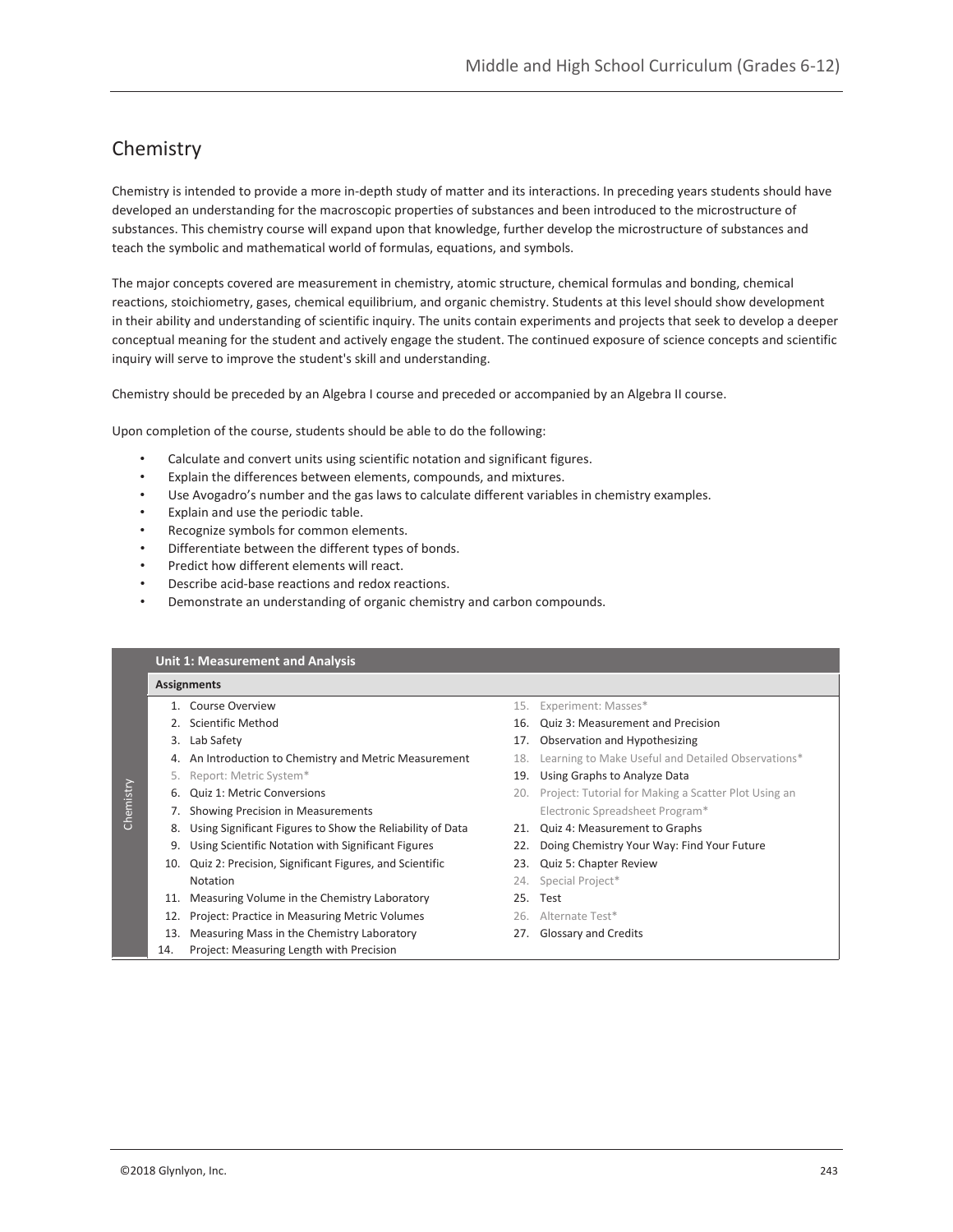## **Unit 2: Scientific Method**

### **Assignments**

- 
- 2. Project: Researching Branches of Chemistry Changes
- 3. Quiz 1: Elements- Chemical and Physical Properties 11. Report: Density\*
- 4. Using Chemical and Physical Properties to 12. Identifying Different Types of Mixtures
- 

### 5. Phase Changes **Colloids** Colloids

- 6. Experiment: Observation of a Phase Change 14. Quiz 3: Chapter Review
- 7. Experiment: Salt and Sand\* 15. Special Project\*
- 8. Inorganic Nomenclature 16. Test
- 9. Creating Compounds: Investigating Chemical Changes 17. Alternate Test\*

**Unit 3: Exploring Laws for Gases and Conservation of Mass**

- 1. The Basic Ingredient: Chemical Elements 10. Quiz 2: Elements Compounds and Chemical
	-
	-
	- Identify Substances 13. Experiment: Using the Tyndall Effect to Identify
		-
		-
		-
		-
		- 18. Glossary and Credits

| enit of Exploring East for Gases and Conservation of Mass |                    |                                                     |     |                           |  |  |
|-----------------------------------------------------------|--------------------|-----------------------------------------------------|-----|---------------------------|--|--|
|                                                           | <b>Assignments</b> |                                                     |     |                           |  |  |
|                                                           |                    | 1. Nothing Stays Put: The Basis for Diffusion and   |     | 12. Combined Gas Law      |  |  |
|                                                           |                    | Pressure                                            | 13. | Quiz 4: Diffusion to C    |  |  |
|                                                           |                    | 2. Gases and Kinetic Molecular Theory               |     | 14. Counting Gas Particle |  |  |
|                                                           |                    | 3. Project: Graphing Kinetic Energy*                |     | 15. How Big Is a Mole? A  |  |  |
|                                                           |                    | 4. Quiz 1: Diffusion and Kinetic Molecular Theory   | 16. | <b>Ideal Gas Law</b>      |  |  |
|                                                           |                    | 5. The Relationship Between Pressure and Volume in  |     | 17. Demonstrating Conse   |  |  |
| <b>Disclinairy</b>                                        |                    | Gases (Boyle's Law)                                 |     | Equations                 |  |  |
|                                                           |                    | 6. Quiz 2: Diffusion to P-V Relationships in Gases  |     | 18. Essay: Biography*     |  |  |
|                                                           |                    | 7. The Relationship Between Temperature and Volume  |     | 19. Examining the Use of  |  |  |
|                                                           |                    | in Gases (Charles's Law)                            | 20. | Quiz 5: Chapter Revi      |  |  |
|                                                           | 8.                 | Experiment: Finding Absolute Zero Experimentally    |     | 21. Special Project *     |  |  |
|                                                           | 9.                 | Project: Charles's Law*                             |     | 22. Test                  |  |  |
|                                                           | 10.                | Project: Absolute Zero - Real or Theoretical?*      |     | 23. Alternate Test*       |  |  |
|                                                           |                    | 11. Quiz 3: Diffusion to V-T Relationships in Gases |     | 24. Glossary and Credits  |  |  |

- nbined Gas Law
- z 4: Diffusion to Combined Gas Law
- Inting Gas Particles: The Measure of the Mole
- w Big Is a Mole? Avogadro's Number
- al Gas Law
- monstrating Conservation of Mass with Balanced
- ay: Biography\*
- mining the Use of Certain Gases as Propellants\*
- iz 5: Chapter Review
- ecial Project \*
- ernate Test\*
- 

### **Unit 4: The Discovery of Atoms: Nature's Building Blocks**

#### **Assignments**

|    | 1. The Golden Years of Chemistry                       |     | 11. Charging Up: Ionization of Atoms        |
|----|--------------------------------------------------------|-----|---------------------------------------------|
|    | 2. Experiment: Physical Properties of Elements*        |     | 12. Quiz 4: Golden Years to Ionization      |
|    | 3. Experiment: Chemical Properties of Some Metals*     |     | 13. A Closer Look Inside: Nuclear Reactions |
|    | 4. Masters of Classic Atomic Theory                    |     | 14. Report: Fission Reactors*               |
|    | 5. Quiz 1: Golden Years to Masters                     |     | 15. Quiz 5: Chapter Review                  |
|    | 6. Designing an Organizational Map: The Periodic Table |     | 16. Special Project*                        |
|    | 7. Quiz 2: Golden Years to Periodic Table              |     | 17. Project: Types of Energy                |
|    | 8. Electron Configuration                              | 18. | Test                                        |
| 9. | Light Spectra and Excited States                       |     | 19. Alternate Test*                         |

10. Quiz 3: Golden Years to Bohr Model 20. Glossary and Credits

Chemistry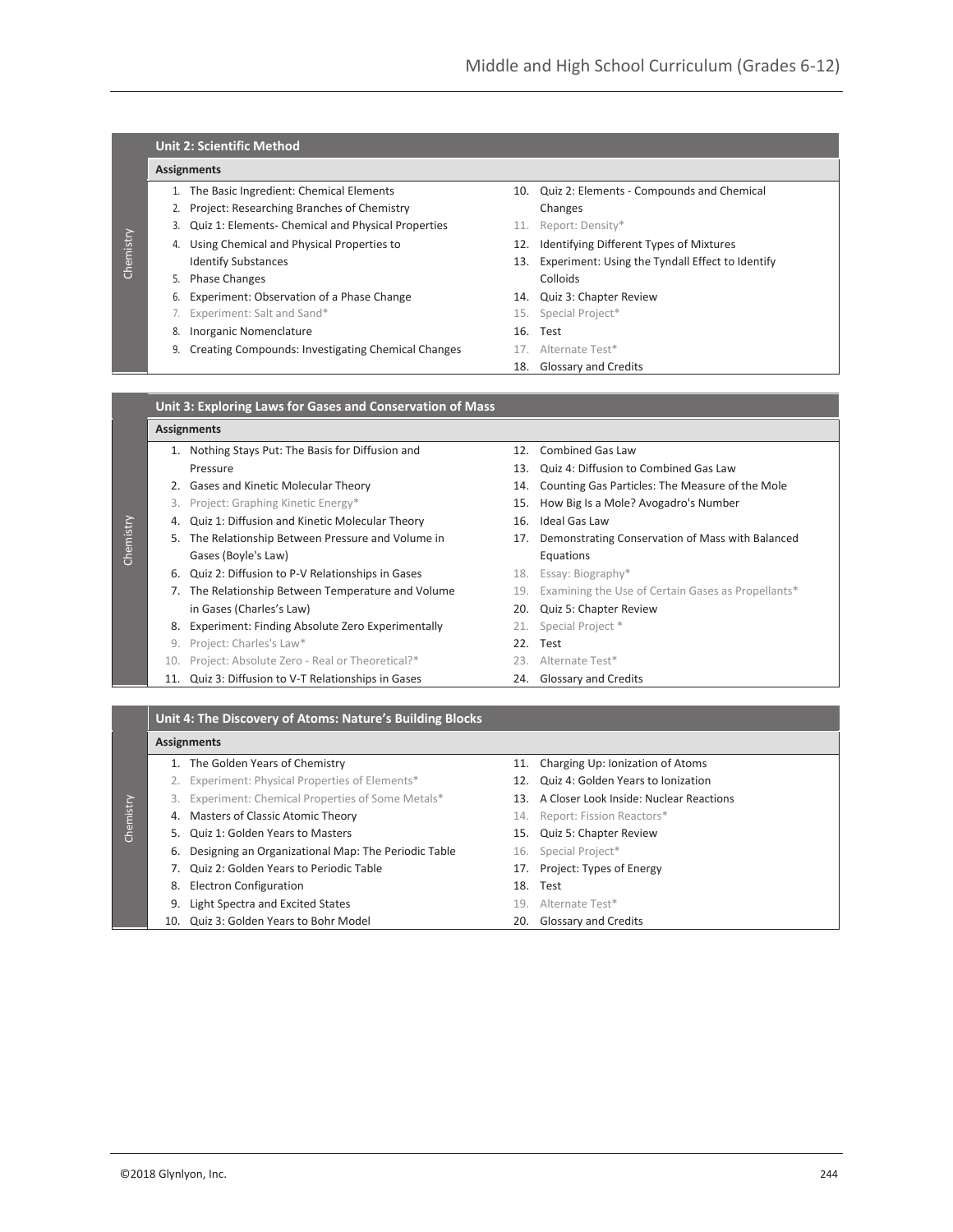|               |    | <b>Unit 5: Molecular Structure</b>                 |     |                                                   |  |  |  |
|---------------|----|----------------------------------------------------|-----|---------------------------------------------------|--|--|--|
|               |    | <b>Assignments</b>                                 |     |                                                   |  |  |  |
|               |    | <b>Chemical Accounting: Stoichiometry</b>          | 10. | Intermolecular Bonding                            |  |  |  |
| Chemist<br>ry |    | Valence Structure                                  | 11. | Project: Bonding of Water                         |  |  |  |
|               | 3. | Quiz 1: Stoichiometry to Valences                  | 12. | <b>Bonding Energy</b>                             |  |  |  |
|               |    | Determining Chemical Formulas                      | 13. | <b>Experiment: Demonstrating Polar Properties</b> |  |  |  |
|               | 5. | <b>Balancing Equations</b>                         | 14. | Quiz 3: Chapter Review                            |  |  |  |
|               | 6. | Electron Availability: Prelude to Bonding          | 15. | Special Project*                                  |  |  |  |
|               |    | Quiz 2: Stoichiometry to Prelude to Bonding        | 16. | Test                                              |  |  |  |
|               | 8. | <b>Types of Chemical Bonds</b>                     | 17. | Alternate Test*                                   |  |  |  |
|               | 9. | <b>Polar Covalent Molecules and Dot Structures</b> | 18. | Glossary and Credits                              |  |  |  |
|               |    |                                                    |     |                                                   |  |  |  |

#### **Unit 6: Semester Review and Exam**

| <b>Assignments</b> |           |  |                           |  |
|--------------------|-----------|--|---------------------------|--|
|                    | 1. Review |  | 3. Alternate Exam-Form A* |  |
|                    | 2. Exam   |  | 4. Alternate Exam-Form B* |  |

### **Unit 7: Chemical Reactions, Rates, and Equilibrium**

#### **Assignments**

Chemistr  $\geq$ 

Chemistry

- 
- 2. Experiment: Observing Chemical Changes **Reaction Rate** Reaction Rate
- 3. Reaction Types (1) Combination and Decomposition 16. Factors that Affect Reaction Rate: Temperature,
- 4. Reaction Types (2) Single and Double Displacement Catalysts, Concentration of Reactants
- 5. Reaction Types (3) Combustion and Neutralization 17. Quiz 3: Chemical Change to Reaction Rate
- 
- 
- 
- 
- 
- 11. Calorimetry 23. Special Project\*
- 12. Using Gibbs Free Energy to Predict Spontaneous 24. Test Reactions 25. Alternate Test\*
- 13. Quiz 2: Chemical Change to Entropy and Gibbs Free 26. Glossary and Credits Energy
- 14. Factors that Affect Reaction Rates: Solution Concentration
- 1. Evidence for Chemical Change 15. Experiment: Effect of Solution Concentration on
	-
	-
- 6. Experiment: Chemical Reactions\* 18. Reaction Equilibria and Equilibrium Constants
- 7. Experiment: Ammonium Nitrate\* 19. Activity: Exploring Factors that Affect Equilibrium
- 8. Quiz 1: Chemical Reactions 20. Conditions Affecting Equilibrium
- 9. Enthalpy of Reaction 21. Project: Research a Chemist
- 10. Heat Transfer 22. Quiz 4: Chapter Review
	-
	-
	-
	-

## **Unit 8: Equilibrium Systems**

|           |     | <b>Assignments</b>                      |     |                                                   |  |
|-----------|-----|-----------------------------------------|-----|---------------------------------------------------|--|
|           |     | Chemist's Toolbox                       | 13. | pH Scale                                          |  |
|           | 2.  | Solutions                               | 14. | <b>Titration of Acids and Bases</b>               |  |
|           | 3.  | <b>Solution Concentration: Molarity</b> | 15. | Quiz 3: Toolbox to Titration                      |  |
|           | 4.  | Electrical Nature of Solutions          | 16. | Redox Equilibria                                  |  |
| Chemistry | 5.  | Solubility                              | 17. | <b>Redox and Oxidation Potentials</b>             |  |
|           | 6.  | Quiz 1: Toolbox to Solubility           | 18. | Activity: Solution Concentration vs. Conductivity |  |
|           | 7.  | The Dissolving Process                  | 19. | pH Calculations                                   |  |
|           | 8.  | <b>Experiment: Solubility Trends</b>    | 20. | Quiz 4: Chapter Review                            |  |
|           | 9.  | The Solubility Constant                 | 21. | Special Project*                                  |  |
|           | 10. | Quiz 2: Toolbox to Solubility Constant  | 22. | Test                                              |  |
|           | 11. | Acid-Base Equilibria                    | 23. | Alternate Test*                                   |  |
|           | 12. | Experiment: Acid Strength*              | 24. | Glossary and Credits                              |  |
|           |     |                                         |     |                                                   |  |